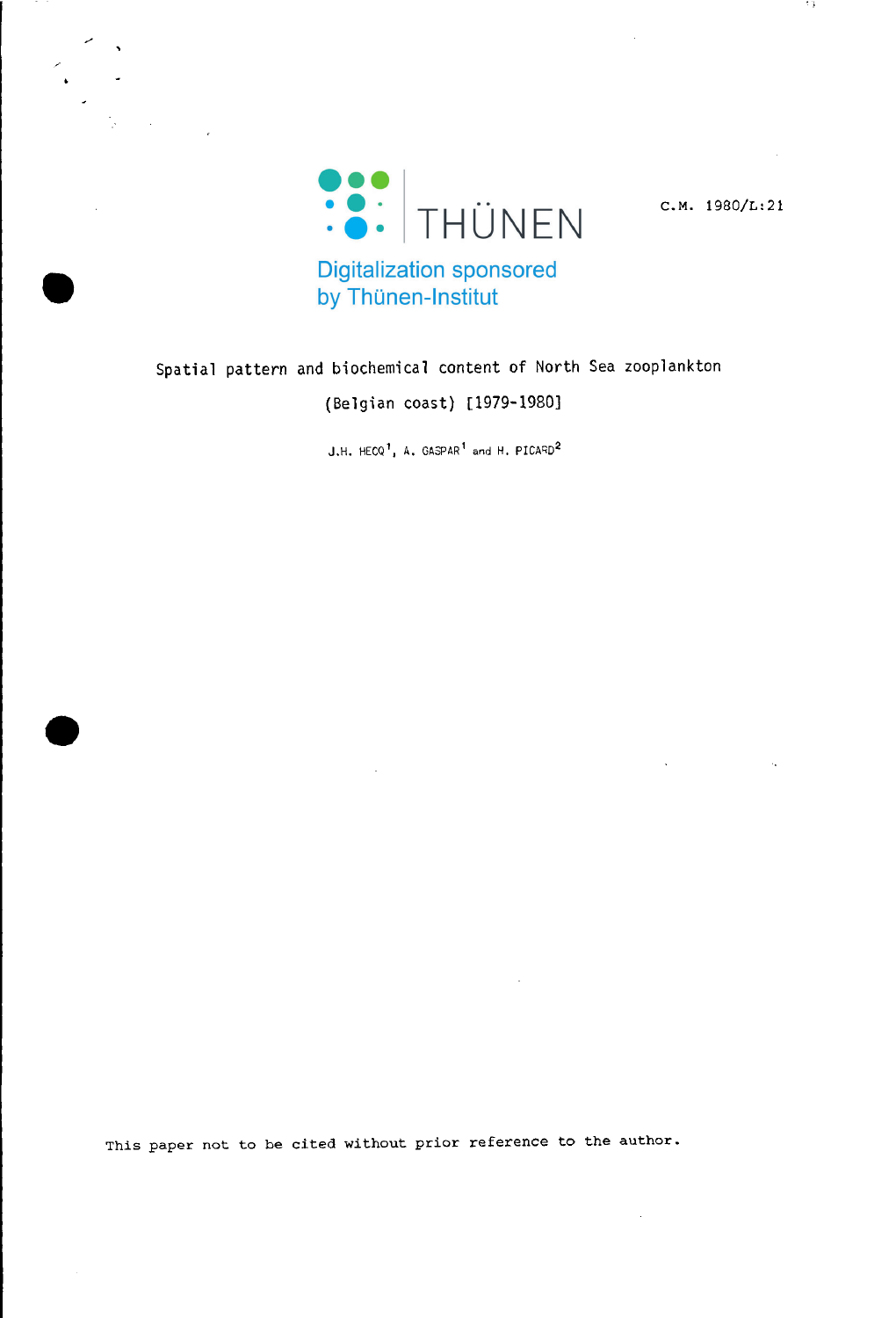# Spatial pattern and biochemical content of North Sea zooplankton

# (Belgian coast) [1979-1980]

J.H. HECQ<sup>1</sup>, A. GASPAR<sup>1</sup> and H. PICARD<sup>2</sup>

#### *Abstract*

Seasonal changes in chlorophyl and zooplankton concentrations have been studied in comparison with its biochemical content (proteins, lipids and carbohydrates).

zooplankton biomass shows <sup>a</sup> first peak in spring and <sup>a</sup> second one in autumn in the offshore area but only one in spring in the coastal area.

zooplankton and phytoplankton are distributed into two patches (zooplankton offshore and phytoplankton near the coast).

A maximal lipid content suggesting a higher nutritional activity was observed in the central area interposed between the two patches.

The lipid content of the zooplankton increases from spring up to autumn and decreases at the end of winter, just before the spring bloom.

#### Introduction

The traditional schemes of the planktonic food chain usually accept the existence of direct and instantaneous relationships between the phytoplankton and the herbivorous zooplankton (Harvey (1950), Riley (1970), Parsons and Lebrasseur (1970)).

As far as <sup>a</sup> large scale of time and space is considered, these trophic schemes can be taken as a whole in the Straight of Dover (Hecq (1975)) and in



**•** 

<sup>1.</sup> Laboratoire de biologie générale, Université de Liège, Quai Van Beneden, 22, B-4020 Liège (Belgium).

**<sup>2.</sup> Unite de gestion du Modele mathematique de 1a mer du Nord. DER Caserne Bootsman Jonsen, 8-8400 Oostende (Belgium).**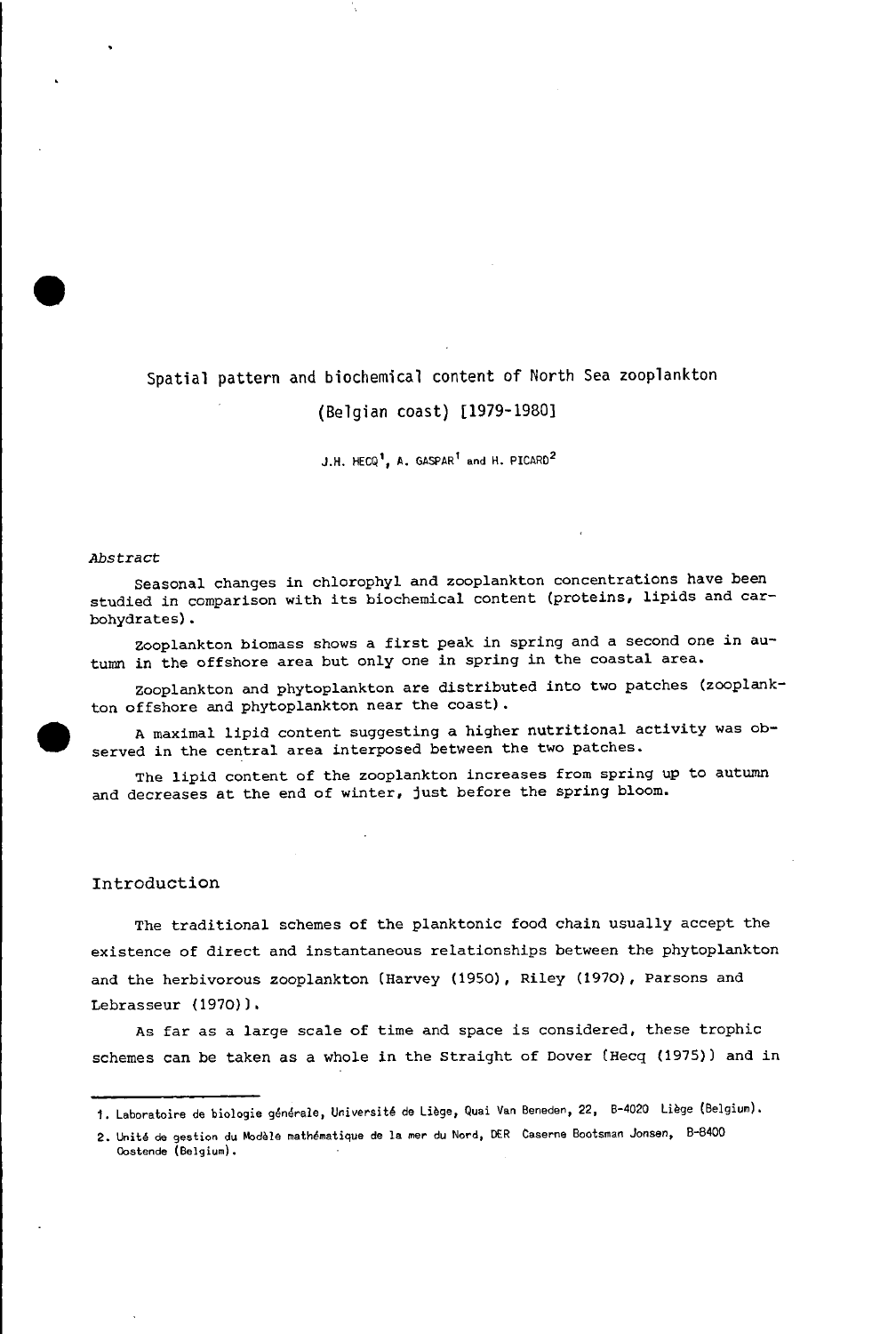the North Sea (CIPS (1977)) where one half of zooplankton is herbivorous and the other one omnivorous.

,

**•** 

•

A. However many attempts to draw instantaneous correlations between the zooplankton and phytoplankton biomassa have remained unsuccessful (Nihoul et *al.* (1972)). As a matter of fact, the abundance maxima of the different trophic levels (herbivorous, producers, carnivorous) are following one another, in a definite area, with a minimal delay of ten days (Hecq (1976)). As the phytoplankton turnover time is only three days, it seems therefore impossible to explain why zooplankton biomass maximum only appears ten days later if the sole vegetal organic material is immediately used for production.

On the other hand, the rate of the zooplankton oxygen consumption appears to be somewhat higher than the primary production (expressed in the same unit : mg  $C/m^2$ .d) and thus higher than the grazing rate on the phytoplankton. This suggests that zooplankton can use either non-living (particular or dissolved) organic material, or organic material in the form of metabolie reserves.

This hypothesis has been considered in the present paper through the analysis of the biochemical composition of zooplankton collected during a whole year in the southern part of the North Sea.

### Material and methods

Zooplankton samples were collected every month from January 1979 to February 1980 in 20 spots along the belgian coast (fig.2) thanks to the Belgian Navy collaboration and one cubic meter of water was pumped on board and filtered through a 50  $\mu$  mesh net ; the samples were immediately deepfreezed and the measurements performed in laboratory within the month. Temperature and salinity were also measured. Chlorophyl content was determined spectrophotometrically (Strickland and Parsons (1968)).

Samples were defreezed and fractionated on the one hand for speeies numeration and on the other hand for biochemical analysis.

Proteins were extracted in a NaOH 2 N solution during one hour at  $100 °C$ . The extract was then neutralized with HCl 2 N. Protein contents were determined according to Schacterle and Pollack (1973) by using beef serumalbumin as a standard.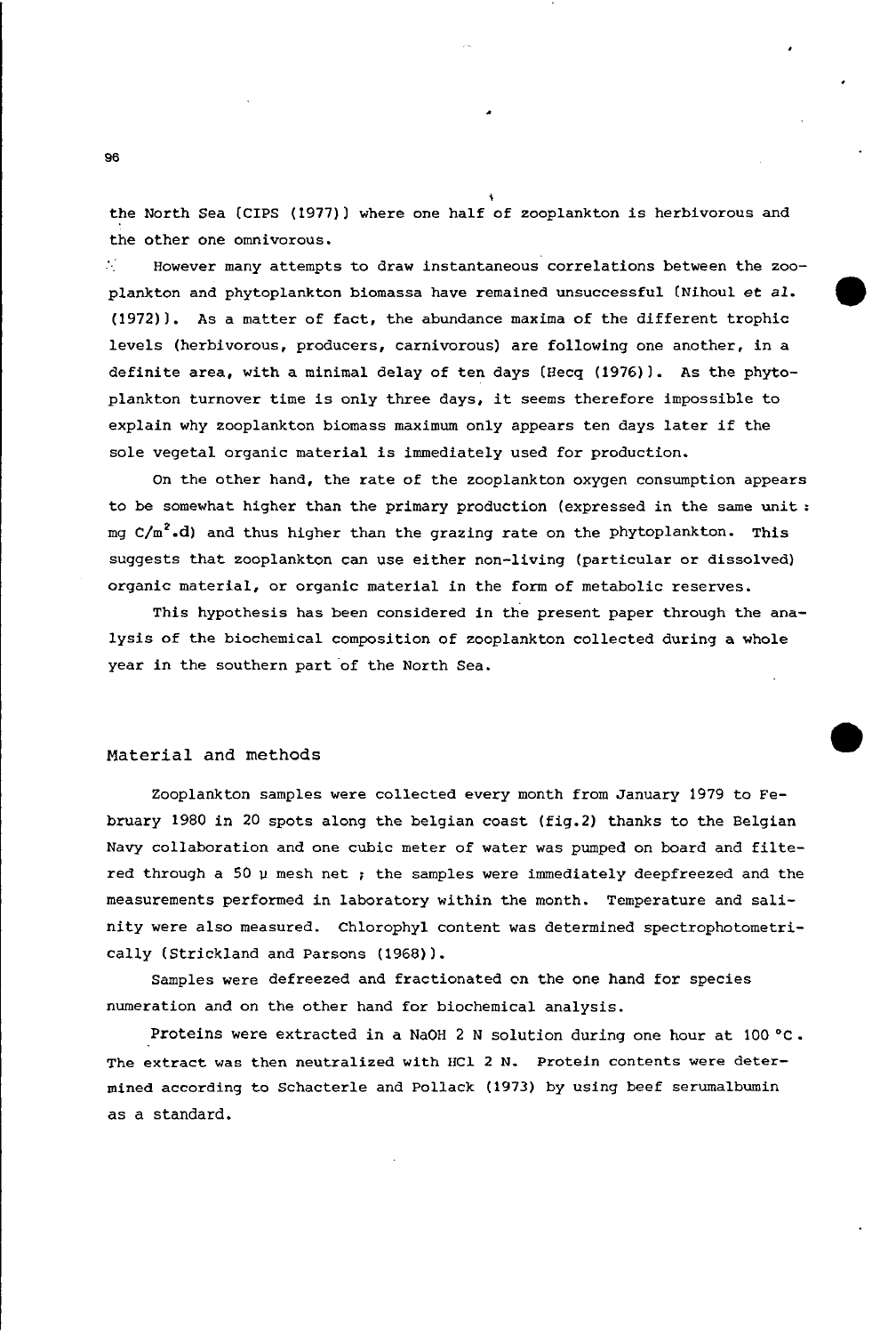Carbohydrates were extracted in a 10 % trichloracetic acid solution during one hour at 100°C. Carbohydrate amounts were measured according to Dubois et al (1956) by using glucose as a standard.

Fatty acids and lipids were extracted with a 2/1 chloroform-methanol mixture by homogenization with an ultraturrax (Freeman *et al.* (1957)). The extract was left two hours at 20°C and overnight at 4°C. Filtered extracts were purified from non-lipidic substances by the Folch et *al.* (1956) method. Lipid content was determined according to Marsh and Weinstein (1966) by using stearic acid as a standard.

Chlorophyl content of chloroform extracts of the samples was taken as an estimation of the vegetal biomass.

Dry weight is determined by dessication in an oven during <sup>24</sup> hours at 70°C.

Dry weight and "organic weight" (OW) are expressed in mg by cubic meter. Organic weight is considered here as the total amount of proteins, carbohydrates and lipids. Chitin and free amino-acids are neglected with the consequence of a 10 % underestimate.

Protein, carbohydrate and lipid contents are expressed in % organic weight.

#### Results

•

Most species of the examined zooplankton samples are Copepods : *Temora longicornis, Acartia alausi* and *Pseudocalanus elongatus* represent from 90 to 95% of the total. The different species proportions are more or less constant during the whole year and on the whole network.

Total biomass presents variations. Mean evolution of the zooplankton biomass (OW) during the whole year (fig.1 curve 2, dotted line) shows an important peak in June (500 mg/m<sup>3</sup>) and another one in October (350 mg/m<sup>3</sup>). These peaks follow phytoplankton bloom in April-May (18 mg chl  $a/m^3$ ) and in October (9 mg chl  $a/m^3$ ) and correspond to periods of maximal variations of temperature.

Biomass presents an important variability on the whole network : it is due to considerable differences between two groups of homogeneous values those obtained along the coast and those offshore. Indeed June data show a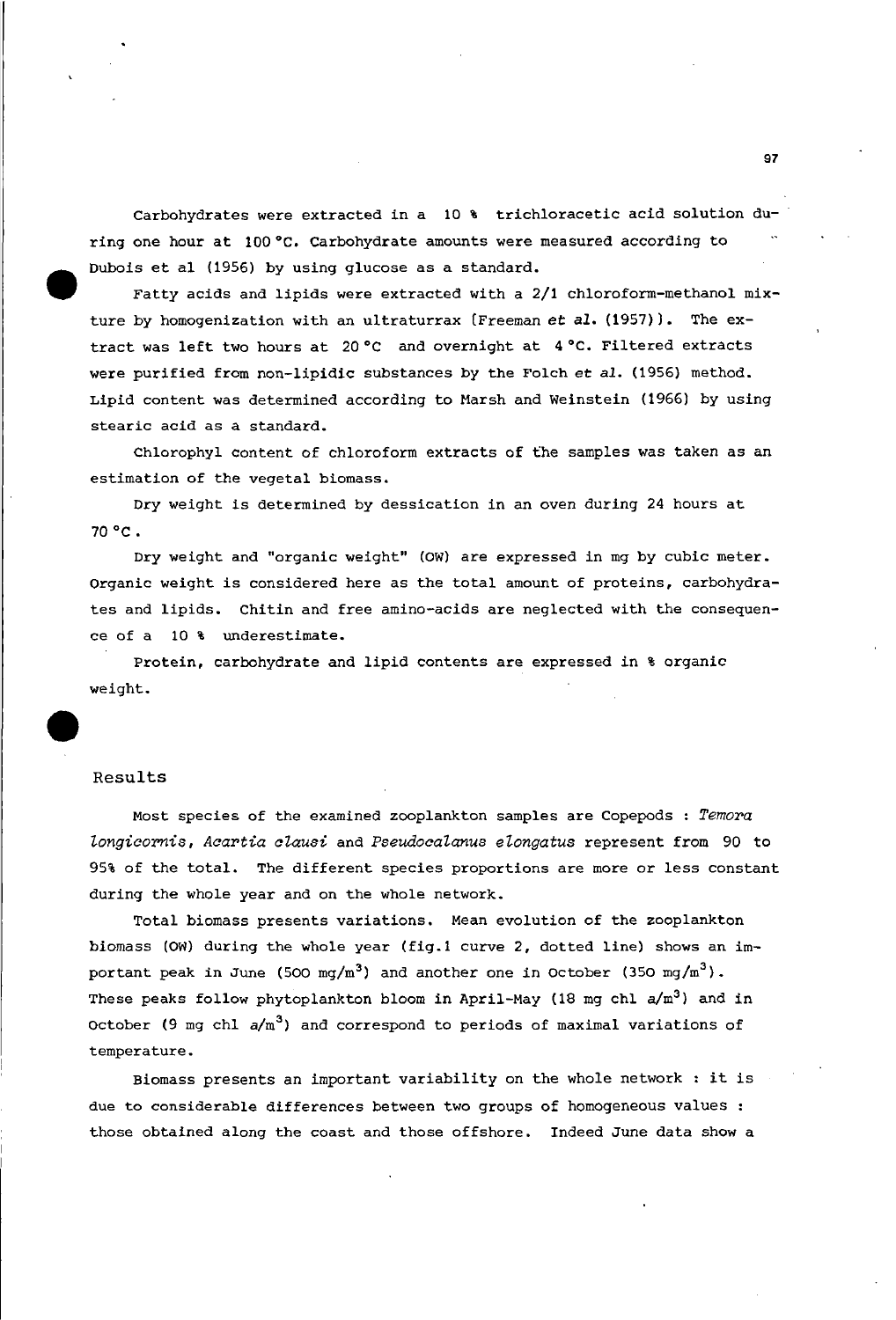



Zooplankton (dotted line) and phytoplankton (continucus line) biomassa evolution along the Belgian coast in 1979. Curve 2 represents mean values of the whole network and curves 1 and 3 respectively the offshore and coastal ones. **Points represent mean temperature values.**

es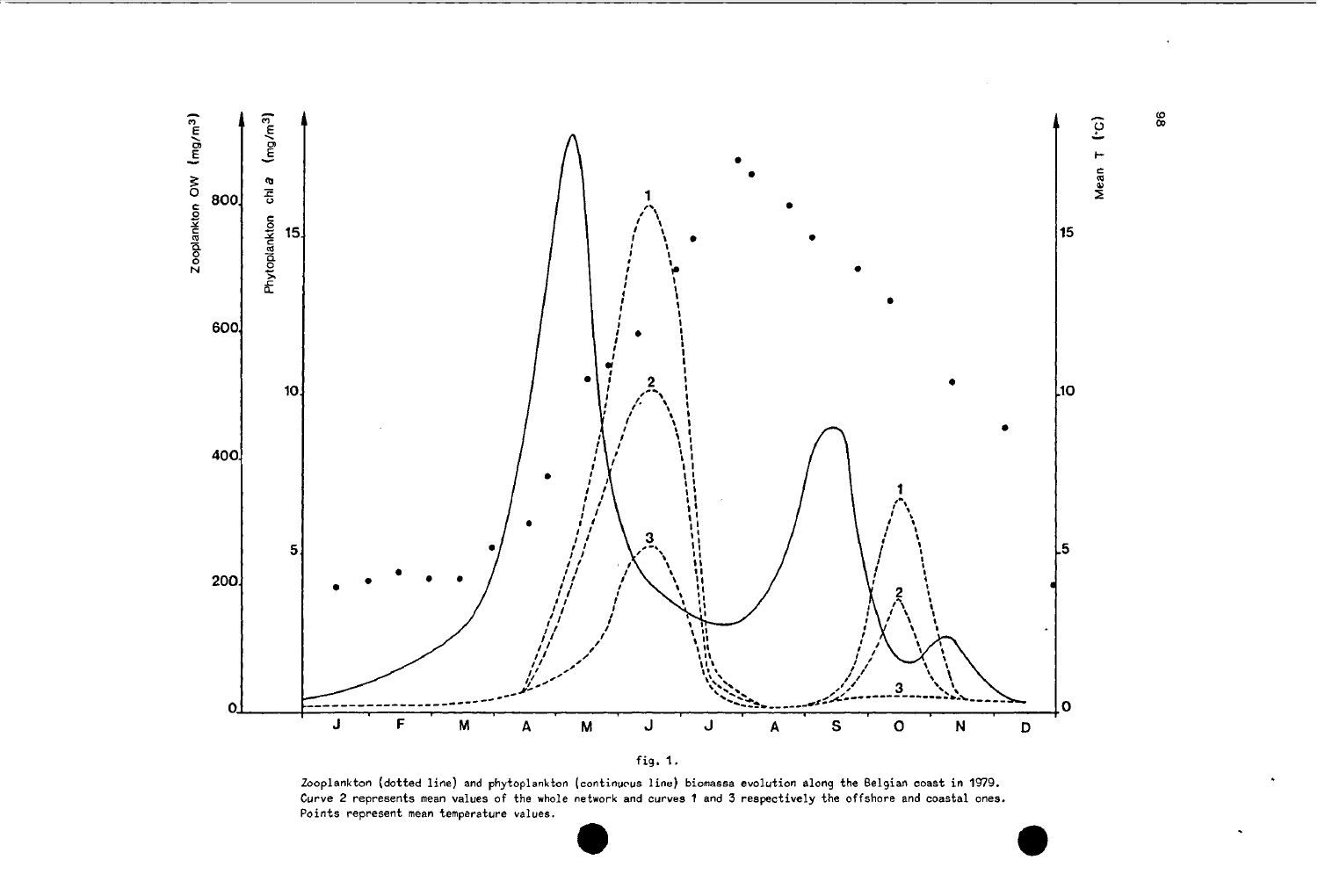high zooplankton biomass (OW) offshore (797 ± 177 mg OW/m<sup>3</sup>) and a lower one along the coast  $(252 \pm 120 \text{ mg } \text{OW/m}^3)$ .

On the other hand, the chlorophyl data are maximum along the coast and especially near the Scheldt estuary (6 mg chl  $a/m^3$ ).

•

Moreover, both phytoplankton and zooplankton show a gradient from the coast to the open sea, positive for zooplankton and negative for phytoplankton (fig.2).



#### fig. 2.

Zooplankton (mg *(MIm')* and phytoplankton (mg chi *alm')* biomassa. **Tha sampling stations are represented by** points~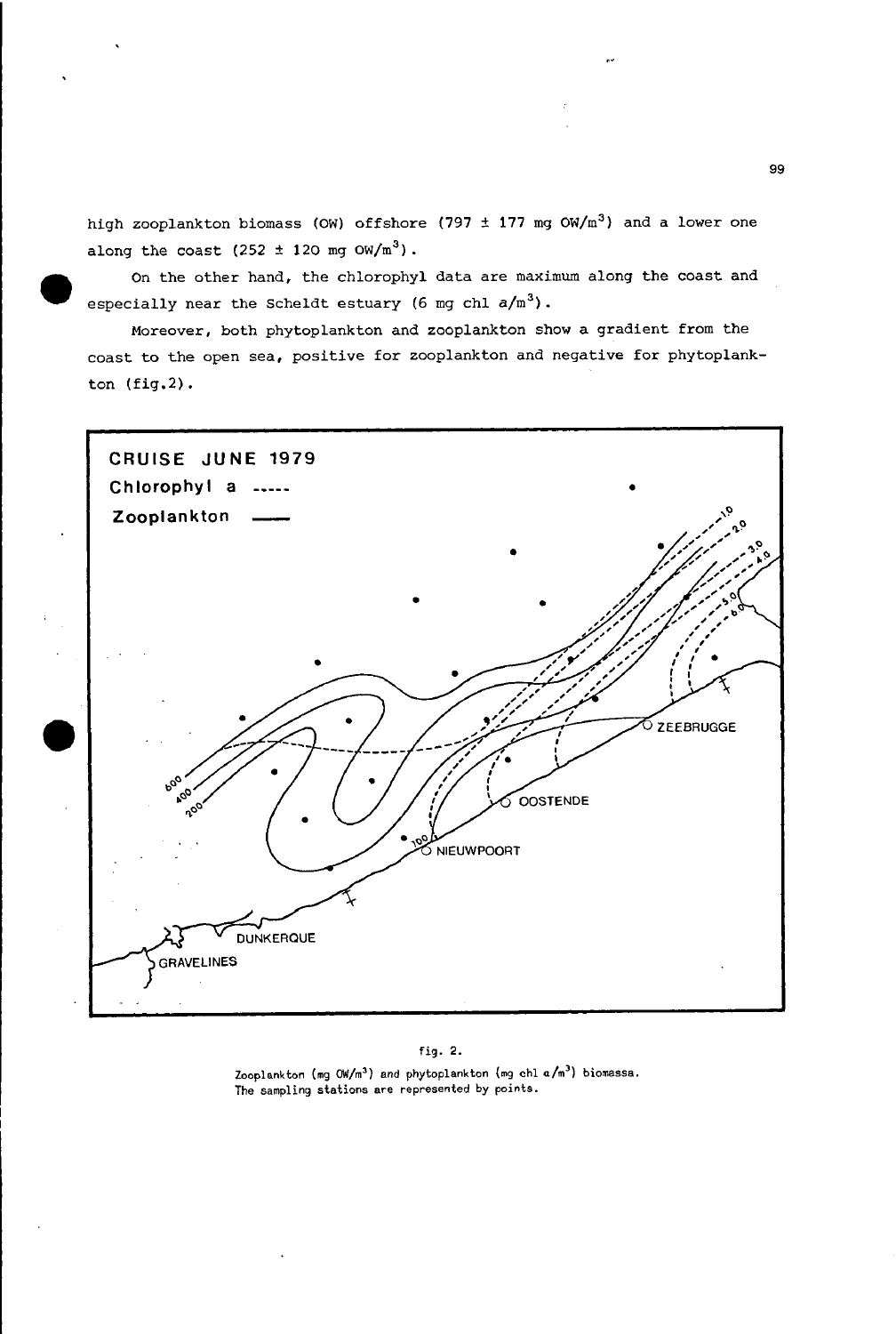The offshore area presents *higher* biomass variations than those *in* the coastal one : *during* the spring bloom, the offshore zooplankton averages reach 800 mg OW/m<sup>3</sup> and the coastal one *<sup>250</sup>* mg *OW/m*<sup>3</sup> • The autumn bloom *is* only observed *in* the offshore area *(250* mg OW/m3) and *remains* neg11gible at the coast (fig.l, curves 1 and 3).

Apart these two *maxima,* the whole network 1s homogeneous and zooplankton biomassa remain negligible.



fig. 3. Monthly mean value of proteins (●), carbohydrates (▲) and lipids (■) expressed in % of the total organic matter (OW)

Zooplankton biochemical content is presented in figure 3. Average pro*tein* amount is more or less constant during the whole year (35 - <sup>45</sup> %). Carbohydrate concentrations, very important *in* April-May (20 to 30 % of OW)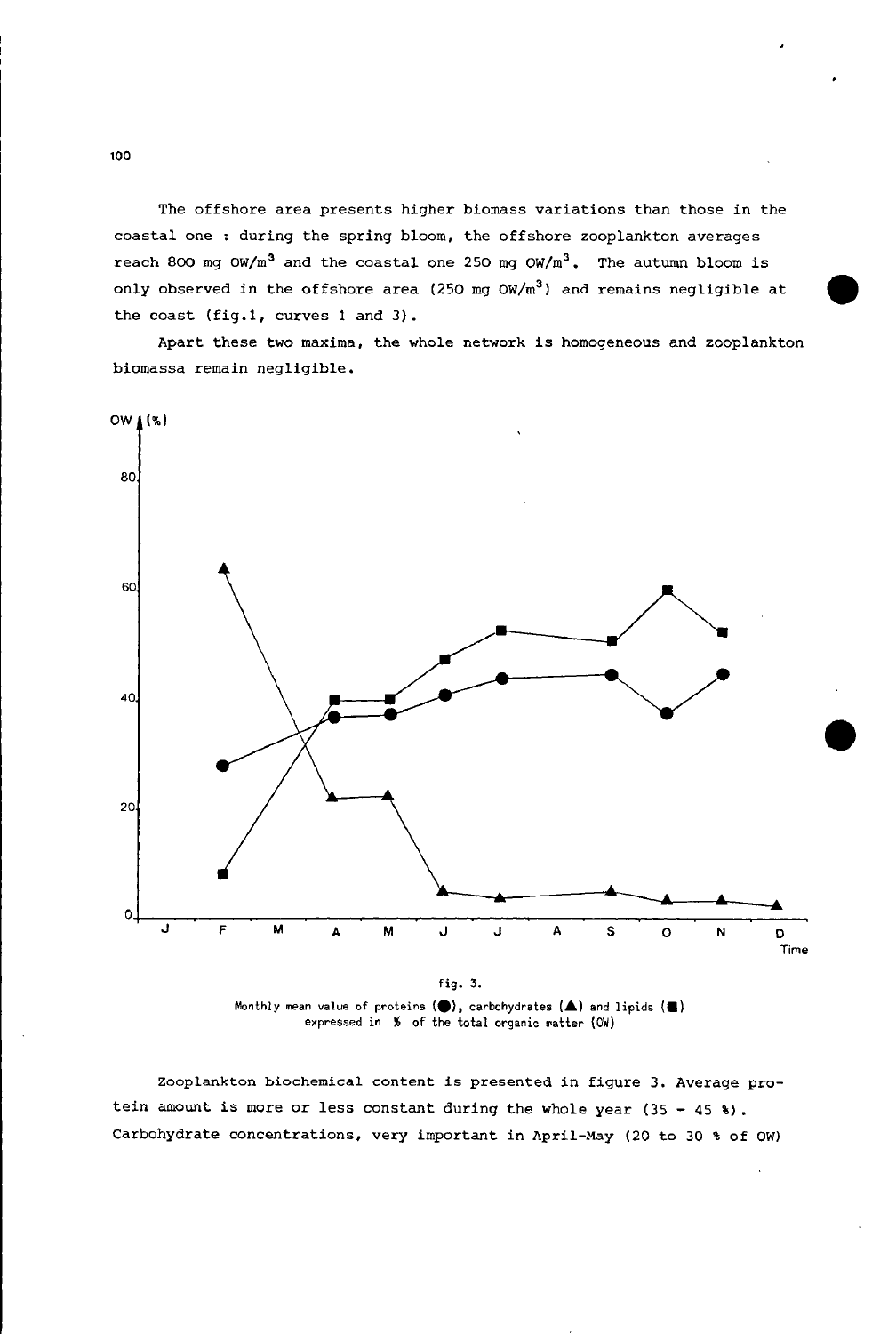fall to about 3% in June and remain so. Lipid content increases from February to october and afterwards decreases (the too small number of winter data prevents us from formulating any relations to the carbohydrate content) •

At <sup>a</sup> spatial point of view, lipid repartition is rather homogeneous offshore and along the coast (for example 52% in June) ; but the higher contents (65%) are always observed on the front separating these two areas ; protein contents are rather eonstant. Along the coast, the higher carbohydrate contents are due to the greater eoneentration of the phytoplankton.

#### Discussion and conclusions

•

All the quantitative results of our eruises show once more the existenee of the bimodal phyto-zooplanktonic cycle which is eharacteristic of the temperate seas (Hecq (1975)). If mean values are considered on a large area and during a whole year, a quantitative relation can be drawn between the phytoplankton bloom and the following zooplankton one.

However these two peaks appear within a delay of one month at least ; moreover zooplankton and phytoplankton spatial distributions are different and even show an exclusion which could let us suppose that herbivorous nutrition prevails only along the narrow front. Furthermore important local variations surimpose to the global annual variation of lipid content and reveal maximal lipid stoekage in the front area and thus a higher nutritional activity. This area disposition is related to the hydrologieal flow off the belgian coast (Nihoul and Ronday (1974a, 1974b), Hecq (1979)) : water coming from the Scheldt and loaded with nutrients, is carried away to the South in a residual gyre.

Total carbohydrate content is constant from June on  $(t 3 * )$  according to the literature (Raymont and Conover (1961), Mayzaud and Martin (1975), Bâmstedt (1978), Gaspar and Hecq (1980)). However in the early spring this content is exeeptionally high at the eoast (20% of OW) and i5 likely to be related to phytoplankton which can represent up to 40 % of the sample.

The whole results show that in the early spring, when the phytoplankton peak reaches its maximum, total animal biomass is low and its proteins represent a high percentage of the organic weight. Feeding would be directly used either for proteogenesis (growth) or for reproduction (increasing of indivi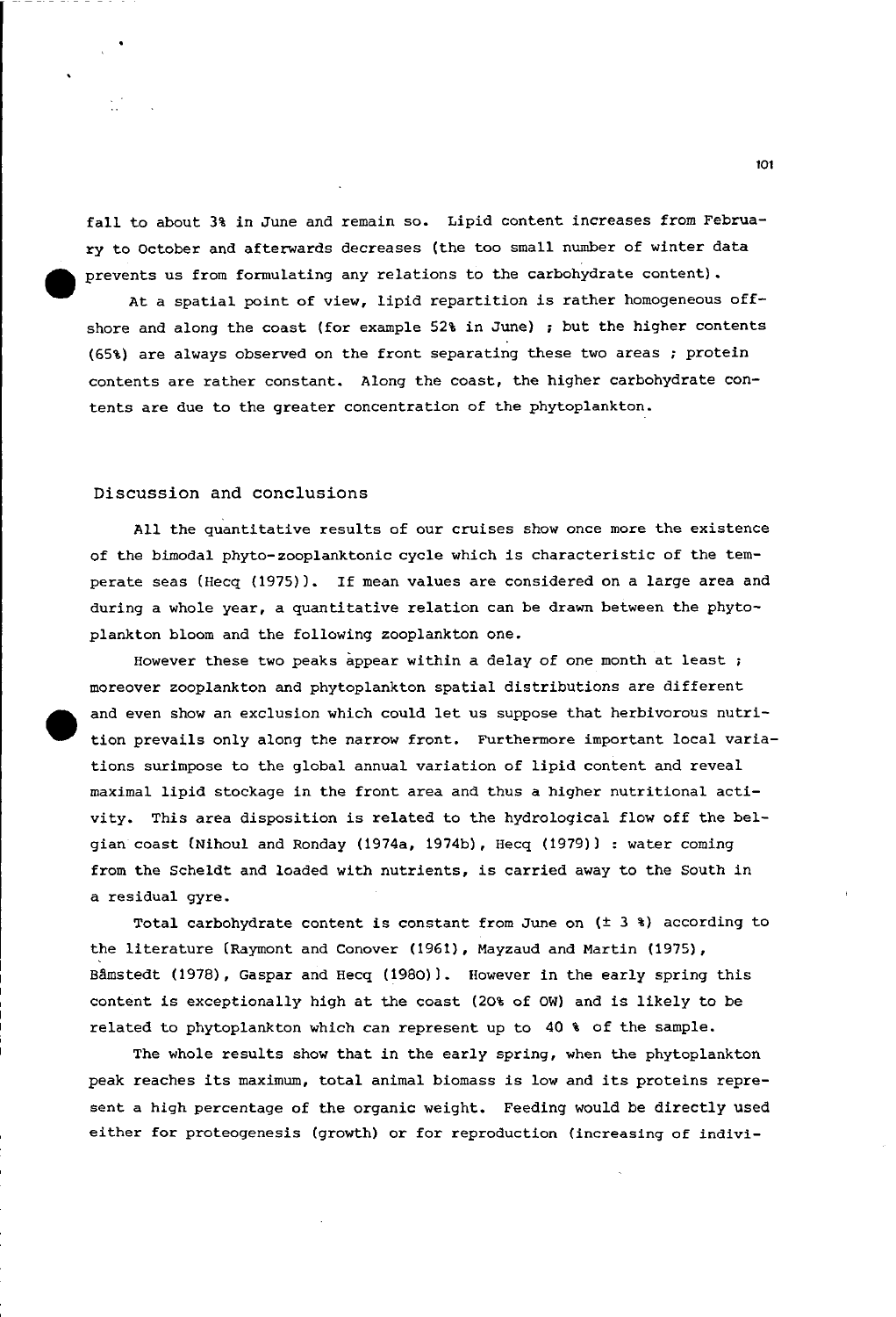duals number) ; furthermore respiratory metabolism is very high at this period (Hecq (1973)). Later on, at the end of the bloom, the zooplankton biomass reaches its maximal value and then decreases ; lipid amount goes on inereasing (up to about 50% of the OW). Respiratory quotient, although lower than in bloom beginning, however presents a higher value than the grazing one ; phytoplankton biomass is moreover low. During this period animals would eall upon other food sourees. Animals beeome less numerous but eontain more lipids.

•

This situation is comparable to the Korsfjorden (Norway) one (Bamstedt (1978») : the Copepod *Chiridius armatus* has a eonstant carbohydrate amount during the whole year whereas lipid concentration presents variations bound to the bloom peaks : lipid content regularly decreases from October on and again increases at the spring beginning. The author suggests that these variations are linked to trophic phenomena. Individual average lipid amount deereases from August to March and this decrease is on direet opposition to the protein amount.

Conover and Corner (1968) have analysed lipidic content of *Catanus firmarchicus* and *Metridia longa* collected from September to May in the Gulf of Maine : the values for the herbivorous species *CaZanus finmarahiaus* are always higher than those of the carnivorous species *Metridia longa* ; in both cases, lipids progressively decrease during winter.

Moreover, Corner and Cowey (1968) and Lee *et al.* (1971) have shown that lipid consumption coefficient *is* variable : *CaZanus finmarahiaus,* which ean stock lipids up to 40% of its dry weight, only uses <sup>1</sup> to 2% of these lipids daily during an experimental fast whereas an omnivorous species such as *Aaartia aZausi* uses up to 60% of its lipid weight during the same period. Therefore it seems that lipid combustion is more rational in herbivorous than in earnivorous Copepods.

In conclusion, trophic relations could be generalized as follows (fig.4). During phytoplankton maxima, low amounts of zooplankton feed mostlyon vegetals (important grazing) and their respiratory quotient is high (>1 mg C/mg C/ D) : a great part of ingested energy (carbohydrates) is used for protein production (growth and reproduction) (=phase 1). During this period, amylase activity would be the greatest ; Boucher and Samain (1974) have stressed the close relationship between grazing and amylase activity.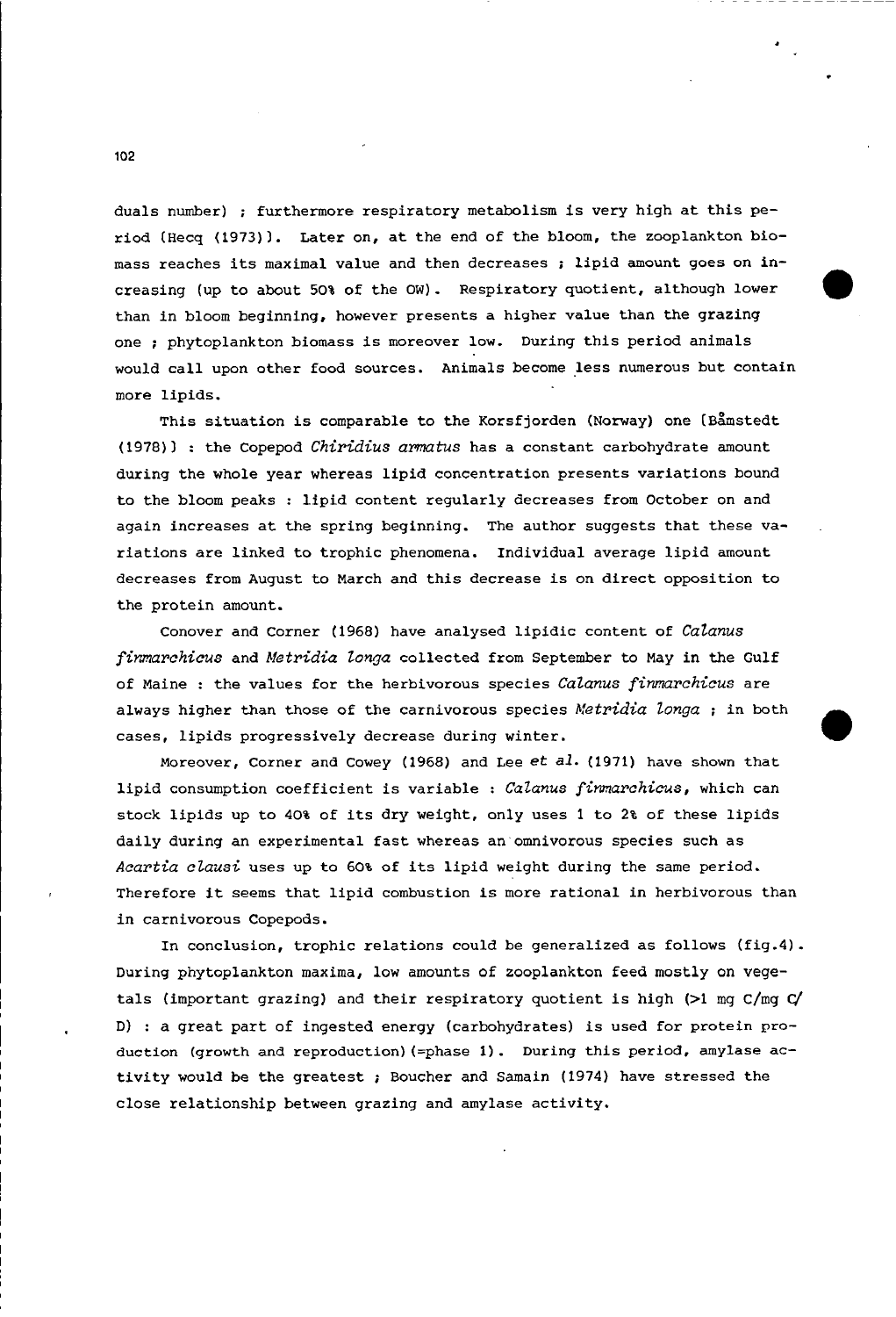

fig. 4.

Schematization essay of phyto/zooplankton relations in the Southern Bight of tha North Sea (explanations in the text)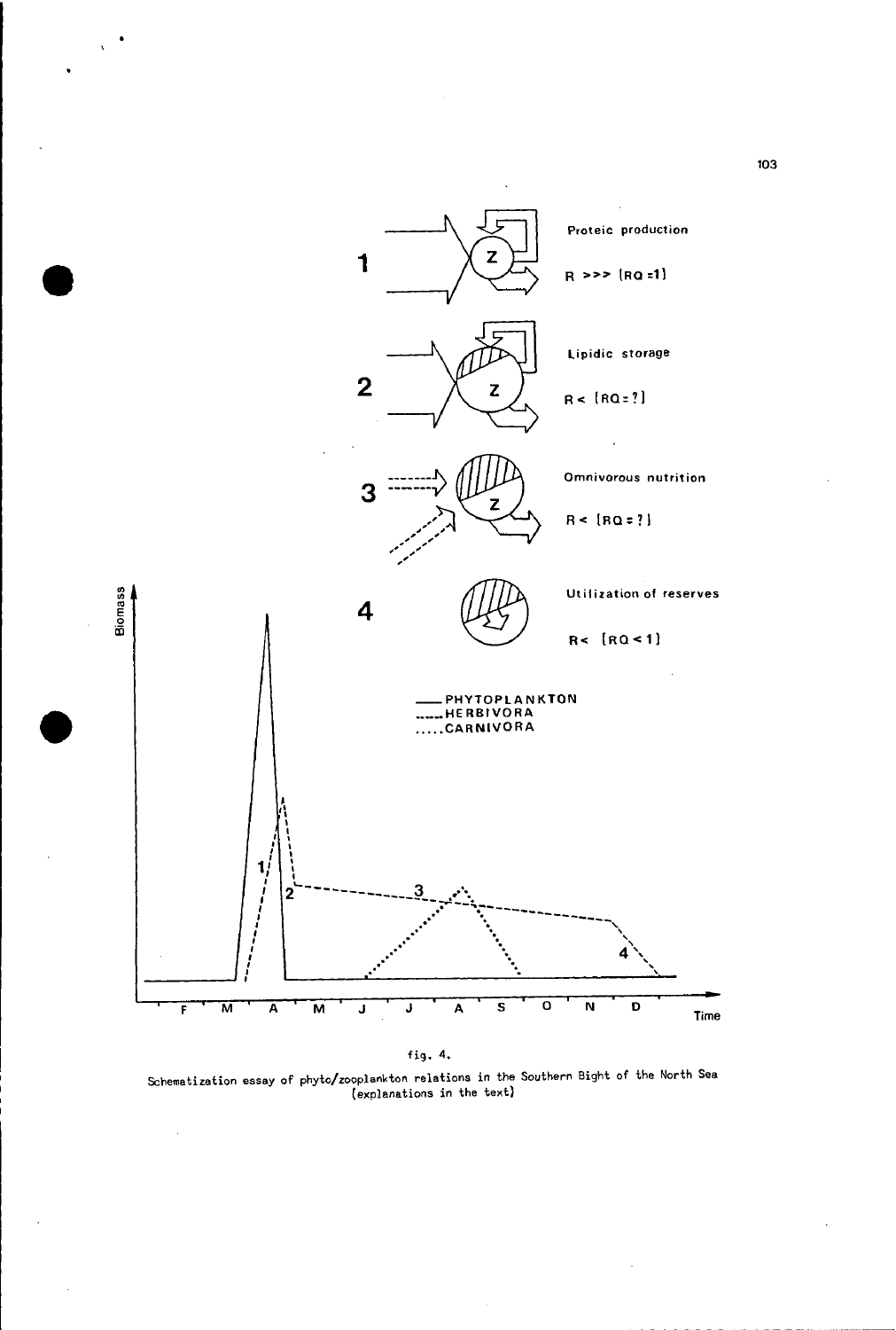After phytoplankton maximum, herbivorous zooplankton reaches its maximum biomass and begins to store lipids (phase 2). The latters are stored as droplets containing mainly long chains of polyunsaturated fatty acids  $(Chapter 41. (1979)).$ 

•

After phytoplankton disparition, herbivorous zooplankton would modify its enzymatic composition, making itself able to use another source of food *e.g.* living or non living either dissolved or particulate organic matter, resulting from phytoplankton decay, or from any exogeneous origin (phase 3). And finally, during winter, as food is lacking, animals would use their lipid stock (phase 4). The lipid consumption of the herbivora would be adaptative, as during the fast periods, the zooplankton is brought to utilize very progressively its lipid stock elaborated during the phytoplankton peaks.

By integrating phytoplankton and zooplankton stocks and flows during these four periods, global relations can be balanced, whereas instantaneous relations are positively or negatively out of balance according to the peak periods. This diet modification during the life of an organism was demonstrated at the higher trophic level of *Palaemon serratus*, the amylase activity of which quickly reaches a high level during the  $2<sup>d</sup>$  Zoe stage whereas proteolytic activity appears only in the 5<sup>th</sup> Zoe stage (Mysis stage) (Darnell (1958), Pandian (1969)). During summer, herbivorous biomass decrease can be connected to the carnivora appearance. In June, the carnivora are represented by the Cladocera *Evadne nordmanni. Podon leuckarti* and *rodon intermediu8* (Hecq (1976» after the autumn bloom appear Chaetognatha *(5agitta setosa)* (lIecq (1976), Hecq et a1. (1976), lIecq (1979» which have an important proteasic activity (Boucher et al. (1975)).

For a better understanding of this somewhat simplified scheme, we shall try to define diet alternation by nutritional measurements on different substrates, by detailed analysis of the biochemical composition during the peaks and especially by measurements of the carbohydrasic, lipasic and proteasic activities.

#### Acknowledgments

This work has been carried out under Professor J. Godeaux direction. The authors wish to thank him for his advices and his encouragements. They also thank the "Unité de Gestion du Modèle mathématique de la mer du Nord", Mechelen crews and DER Service of Belgian Navy for sampling.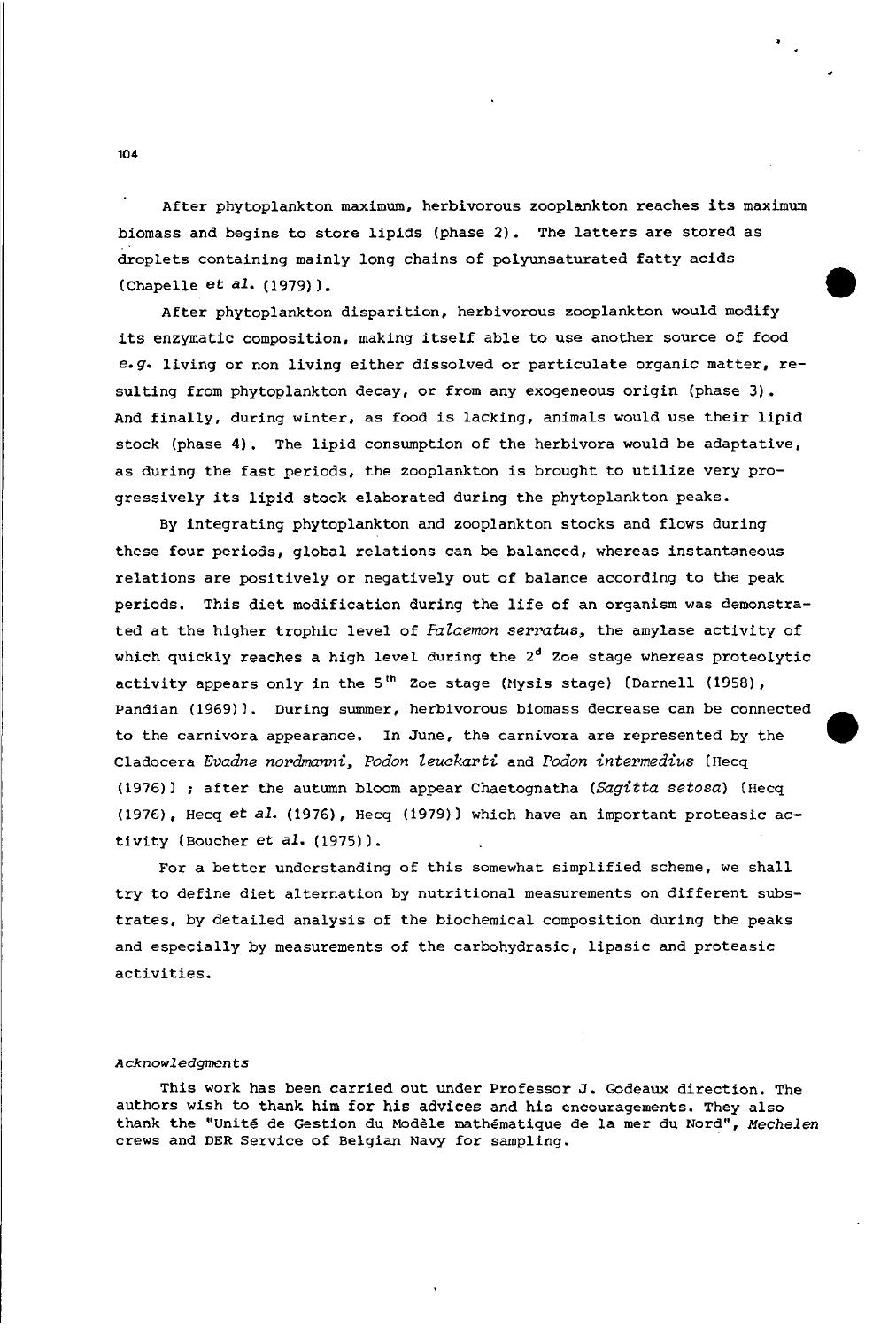We extend our special thanks to Chantal de Ridder, Carine Gougnard, Christiane Marchand, Jacqueline Mossoux and Marie-Therese Venzon for their valuable technical assistance.

## References

- BAMSTEDT, U. (1978). Studies on the deep-water pelagic community of Korsfjorden, Western Norway. Seasonal variation in weight and biochemical composition of *Chiridius armatus* (Copepoda), *Boreamysis aratiaa* (Mysidacea), and *Eukrohnia hamata* (Chaetognatha) in relation to their biology. *Sarsia,* 63, 145-154.
- BOUClffiR, J. and SAMAIN. J.F. (1974). L'activite amylasique. Indice de la nutrition du zooplancton : mise en evidence d'un rythme quotidien en zone . d'upwelling. *Tethys,* 6, (1-2). 179-188.
- BOUCHER, J., LAUREC, A., SAMAIN. J.F. and SMITH, S.L. (1975). Etude de la nutrition, du régime et du rythme alimentaire du zooplancton dans les conditions naturelles. par la mesure des activites enzymatiques digestives. *10th Europ. Symp. Mar. BioZ.,* astend, Belg., 2, 85-110.
- CHAPELLE, S., GILLES, R. and HECQ, J.H. (1979). Phospholipids, fatty acids free amino acids and proteic amino acids in zooplankton from the straight of Dover (North Sea). *Europ. Soo. tor aompar. Phys. and Bioah.,* August 79, Lg., 177-178.
- C.I.P.S. (1977). Chaine trophique et cycle des nutrients. Modele mathematique de la Pollution en mer du Nord. Rapport de synthese 8, Ed. Nihoul et Polk.
- CONOVER, R.J. and CORNER. E.D.S. (1968). Respiration and nitrogen excretion by some marine zooplankton in relation to their life cycle. *J. mar. bioZ.* Ass. *U.K.,* 48, 49-75.
- CORNER. E.D.S. and COWEY, C.B. (1968). Biochemical studies on the production of marine zooplankton. *BioZ. Rev.,* 43, 393-426.
- DARNELL, R.M. (1958). Food habits of fishes and larger invertebrates of Lake Pontchartrain, Louisiana, an estuarine community. *PubZs. Inst. mar. Sc. Univ. Texas,* 5. 353-416.
- DUBOIS, M., GILLES, K.A., HAMILTON. P.A.R. and SMITH, F. (1956). Colorimetric method for determination of sugars and related substances. *AnaZ. Chem.,* 28. 350-356.
- FOLCH, J., LEES, M. and SLOANE STANLEY, G.H. (1956). <sup>A</sup> simple method for the isolation and purification of total lipids from animal tissues. *J. BioZ. ehem••* 226, 497-509.
- FREEMAN, N.K., LINDGREN, F.T., NG, Y.C. and NICHOLS, A.V. (1957). Serum lipide analysis by chromatography and infrared spectrophotometry. *J. BioZ. ehem.,* 227, 449-464.
- GASPAR, A. and HECQ, J.H. (1980). Cycle annuel de la composition biochimique du zooplancton dans la baie de Calvi (in preparationl.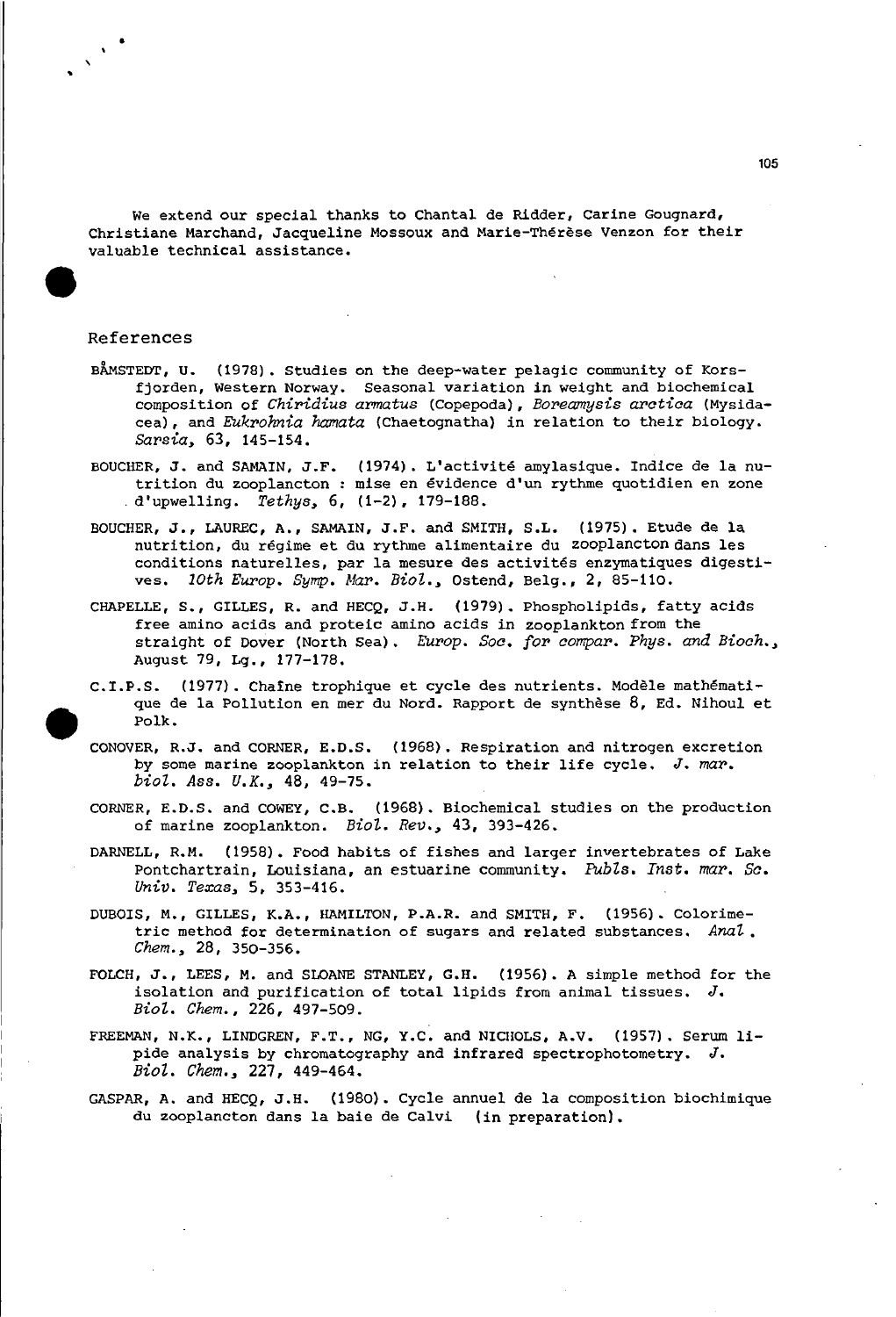HARVEY, H.W. (1950). On the production of living matter in the sea off Plymouth. *J. map. biol. Ass. U.K••* 29, 97-137.

 $\mathcal{L}_{\mathcal{L}_{\mathcal{L}}}$ 

- HECQ, J.H. (1973). Essais du dosage du taux respiratoire du zooplancton en mer du Nord. Modele mathematique de la Pollution en mer du Nord. Tech- • nical Report, Biol.06, 1-19.
- HECQ, J.H. (1975). Cycle annuel du zooplancton a Boulogne-sur-Mer (Pas de Calais) 1970-71. I. Le méroplancton. Ses variations saisonnières.  $Bull$ . *Soa. Roy. Sa. Lg••* 44, 477-485.
- HECQ, J.B. (1976). Cycle annuel du zooplancton a Boulogne-sur-Mer (Pas de Calais) 1970-71. 11. L'holoplancton. *BuZZ. Boa. Roy. Sa. Lg••* 45, 443- 457.
- HECQ, J.H. (1979). Caractérisation du comportement des masses d'eau de petite dimension par les indicateurs zooplanctoniques. XXVleme Cong. C.I.E. S.M. CAntalya) , 25-26, 8, 117-118.
- HECQ, J.H., HEYDEN, D. and MOERMANS, R. (1976). Biologie de *Sagitta setosa* dans le Pas de Calais et le sud de la mer du Nord. *Bull. Soa. Roy. Sa. Lg••* 45, 653-667.
- HECQ, J.H., GASPAR, A. and PlCARD, H. (1980). Resultats des campagnes oceanographiques en mer du Nord (1979-1980) (in preparation).
- LEE, R.F., HIROTA, J. and BARNETT, A.M. (1971). Distribution and importance of wax esters in marine copepods and other zooplankton. *Deep-Sea Res••* 18, 1147-1165.
- MARSH, J.B. and WEINSTEIN, D.B. (1966). Simple charring method for determination of lipids. *Journ. Lipid Reseapch.* 7, 574-576.
- MAYZAUD, P. and MARTIN; J.L.M. (1975). Some aspects of the biochemical and mineral composition of marine plankton. *J. exp. map. Biol. Eaol••* 17, 297-310.
- NIHOUL, J.C.J., PICHOT, G., HECQ, J.H. and DUBOIS, D.M. (1972). Exploitation des données et modelage du système marin. C.I.P.S., Modèle mathématique de la Pollution en mer du Nord. Rapport de synthese, 2, 9-33.
- NIliOUL, J.C.J. and RONDAY, F.C. (1974a). The influence of the tidal stress on the residual current. Prog. Nat. Belg. Envir., Ministry of Science Policy, Rapp. 32.
- NIliOUL, J.C.J. and RONDAY, F.C. (1974b). The effect of the "tidal stress" on the residual circulation of the North sea with application to the deposition of mud and the dynamies of ecosystems in the Southern Bight. Prog. Nat. Belg. Envir., Ministry of Science Policy, Rapp. 42.
- PANDIAN, T.J. (1969). Feeding habits of the fish *Megalops cyprinoids* BROUS-SONET in the Cooum backwaters, Madras. *J. Bombay nato Hist. Soa•• 65,* 569-580.
- PARSONS, T.R. and LEBRASSEUR, R.J. (1970). The availability of food to different trophic levels in the marine food chains. In : Steele, Oliver et Boyd (Ed.), *Mapine Food Chains,* Edinburgh, 325-343.
- RAYMONT, J.E.G. and CONOVER, R.J. (1961). Further investigation on the carbohydrate content of marine zooplankton. *LimnoZ. Oceanogp.•* 6, 154-164.